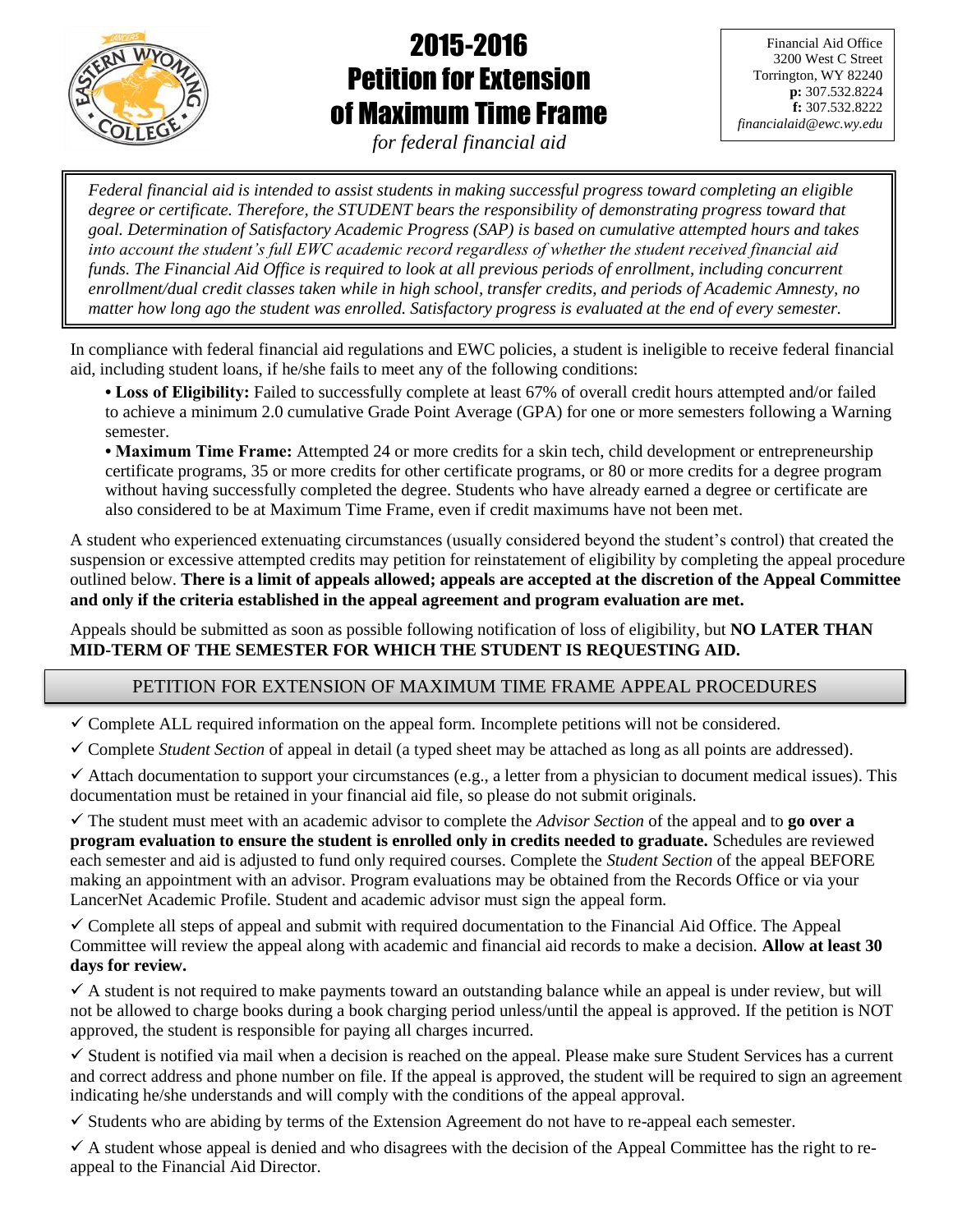## STUDENT INFORMATION • MAX APPEAL

| Last Name                           | First Name                                                     | M.I.      | <b>EWC Student ID Number</b>                                  |  |
|-------------------------------------|----------------------------------------------------------------|-----------|---------------------------------------------------------------|--|
| Address (include apartment number)  |                                                                |           | Social Security Number (last four digits)                     |  |
| City, ST, Zip                       |                                                                |           | Phone Number (include area code)                              |  |
|                                     |                                                                |           | <b>STUDENT SECTION</b> (Complete BEFORE meeting with Advisor) |  |
| Expected graduation date: _________ |                                                                |           |                                                               |  |
|                                     | Semester for which you are requesting reinstatement:           | Fall 2015 | Summer 2016<br>Spring 2016                                    |  |
|                                     | Have you previously filed an appeal for federal financial aid? | Yes       | N <sub>0</sub>                                                |  |
|                                     |                                                                |           |                                                               |  |
|                                     | If you have attended other colleges, please list here:         |           |                                                               |  |

*All official transcripts must be on file and evaluated by the Records Office before appeal will be reviewed.*

\* Please provide a detailed statement explaining why you believe the Appeal Committee should grant your request for continuation of your aid. Simply stating that you need more hours to complete your degree program is not sufficient. Explain WHY you have exceeded the maximum credits allowed to complete your program and WHY you need additional hours to graduate. If you already have a degree, explain why you are returning to school. Although your reasons may be personal, the Committee requires explanation in order to make an informed decision based on the merit of your claims for appeal. Your appeal application will remain confidential. Please be specific, provide clear detail about your educational goals and attach supporting documentation if it substantiates your explanation. Include explanations for receiving deficient grades and/or reasons for a cumulative GPA below 2.0 in unsuccessfully attempted hours contributed to your exceeding the Maximum Time Frame. Also explain any circumstances that may have contributed to withdrawing from any classes. You may attach additional sheets if needed.

**\_\_\_\_\_\_\_\_\_\_\_\_\_\_\_\_\_\_\_\_\_\_\_\_\_\_\_\_\_\_\_\_\_\_\_\_\_\_\_\_\_\_\_\_\_\_\_\_\_\_\_\_\_\_\_\_\_\_\_\_\_\_\_\_\_\_\_\_\_\_\_\_\_\_\_\_\_\_\_\_\_\_\_\_\_\_\_\_\_\_\_\_\_\_\_\_\_\_\_\_\_\_\_\_\_\_\_\_**

\_\_\_\_\_\_\_\_\_\_\_\_\_\_\_\_\_\_\_\_\_\_\_\_\_\_\_\_\_\_\_\_\_\_\_\_\_\_\_\_\_\_\_\_\_\_\_\_\_\_\_\_\_\_\_\_\_\_\_\_\_\_\_\_\_\_\_\_\_\_\_\_\_\_\_\_\_\_\_\_\_\_\_\_\_\_\_\_\_\_\_\_\_\_\_\_\_\_\_\_\_\_\_\_\_\_\_\_

\_\_\_\_\_\_\_\_\_\_\_\_\_\_\_\_\_\_\_\_\_\_\_\_\_\_\_\_\_\_\_\_\_\_\_\_\_\_\_\_\_\_\_\_\_\_\_\_\_\_\_\_\_\_\_\_\_\_\_\_\_\_\_\_\_\_\_\_\_\_\_\_\_\_\_\_\_\_\_\_\_\_\_\_\_\_\_\_\_\_\_\_\_\_\_\_\_\_\_\_\_\_\_\_\_\_\_\_

**\_\_\_\_\_\_\_\_\_\_\_\_\_\_\_\_\_\_\_\_\_\_\_\_\_\_\_\_\_\_\_\_\_\_\_\_\_\_\_\_\_\_\_\_\_\_\_\_\_\_\_\_\_\_\_\_\_\_\_\_\_\_\_\_\_\_\_\_\_\_\_\_\_\_\_\_\_\_\_\_\_\_\_\_\_\_\_\_\_\_\_\_\_\_\_\_\_\_\_\_\_\_\_\_\_\_\_\_**

\_\_\_\_\_\_\_\_\_\_\_\_\_\_\_\_\_\_\_\_\_\_\_\_\_\_\_\_\_\_\_\_\_\_\_\_\_\_\_\_\_\_\_\_\_\_\_\_\_\_\_\_\_\_\_\_\_\_\_\_\_\_\_\_\_\_\_\_\_\_\_\_\_\_\_\_\_\_\_\_\_\_\_\_\_\_\_\_\_\_\_\_\_\_\_\_\_\_\_\_\_\_\_\_\_\_\_\_

\_\_\_\_\_\_\_\_\_\_\_\_\_\_\_\_\_\_\_\_\_\_\_\_\_\_\_\_\_\_\_\_\_\_\_\_\_\_\_\_\_\_\_\_\_\_\_\_\_\_\_\_\_\_\_\_\_\_\_\_\_\_\_\_\_\_\_\_\_\_\_\_\_\_\_\_\_\_\_\_\_\_\_\_\_\_\_\_\_\_\_\_\_\_\_\_\_\_\_\_\_\_\_\_\_\_\_\_

**\_\_\_\_\_\_\_\_\_\_\_\_\_\_\_\_\_\_\_\_\_\_\_\_\_\_\_\_\_\_\_\_\_\_\_\_\_\_\_\_\_\_\_\_\_\_\_\_\_\_\_\_\_\_\_\_\_\_\_\_\_\_\_\_\_\_\_\_\_\_\_\_\_\_\_\_\_\_\_\_\_\_\_\_\_\_\_\_\_\_\_\_\_\_\_\_\_\_\_\_\_\_\_\_\_\_\_\_**

\_\_\_\_\_\_\_\_\_\_\_\_\_\_\_\_\_\_\_\_\_\_\_\_\_\_\_\_\_\_\_\_\_\_\_\_\_\_\_\_\_\_\_\_\_\_\_\_\_\_\_\_\_\_\_\_\_\_\_\_\_\_\_\_\_\_\_\_\_\_\_\_\_\_\_\_\_\_\_\_\_\_\_\_\_\_\_\_\_\_\_\_\_\_\_\_\_\_\_\_\_\_\_\_\_\_\_\_

\_\_\_\_\_\_\_\_\_\_\_\_\_\_\_\_\_\_\_\_\_\_\_\_\_\_\_\_\_\_\_\_\_\_\_\_\_\_\_\_\_\_\_\_\_\_\_\_\_\_\_\_\_\_\_\_\_\_\_\_\_\_\_\_\_\_\_\_\_\_\_\_\_\_\_\_\_\_\_\_\_\_\_\_\_\_\_\_\_\_\_\_\_\_\_\_\_\_\_\_\_\_\_\_\_\_\_\_

\_\_\_\_\_\_\_\_\_\_\_\_\_\_\_\_\_\_\_\_\_\_\_\_\_\_\_\_\_\_\_\_\_\_\_\_\_\_\_\_\_\_\_\_\_\_\_\_\_\_\_\_\_\_\_\_\_\_\_\_\_\_\_\_\_\_\_\_\_\_\_\_\_\_\_\_\_\_\_\_\_\_\_\_\_\_\_\_\_\_\_\_\_\_\_\_\_\_\_\_\_\_\_\_\_\_\_\_